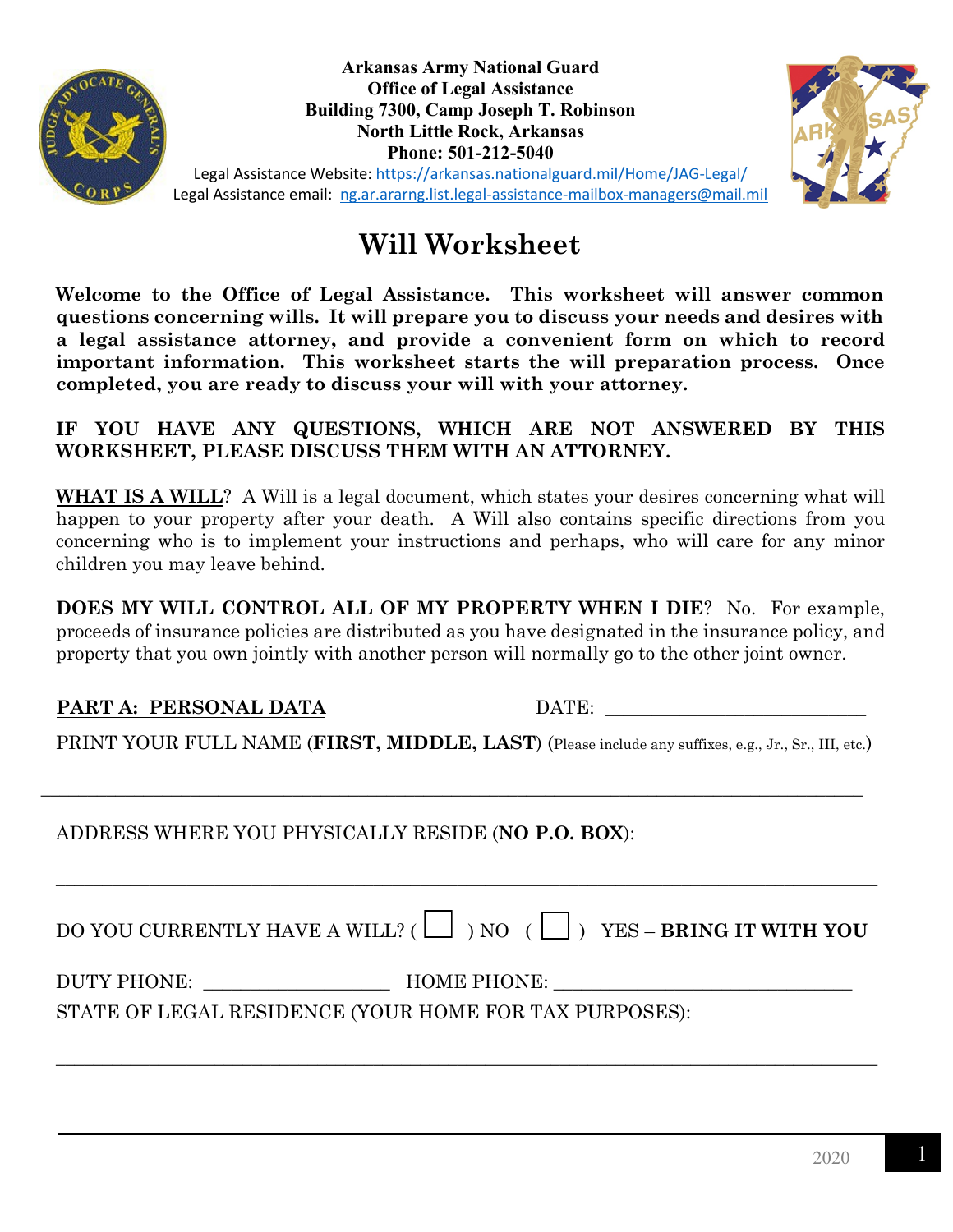| IN WHAT STATE ARE YOU NOW LIVING?                                                                                                                                       |  |  |  |  |  |
|-------------------------------------------------------------------------------------------------------------------------------------------------------------------------|--|--|--|--|--|
| MARITAL STATUS: $\langle \rangle$ NEVER MARRIED $\langle \rangle$ PREVIOUSLY MARRIED $\langle \rangle$ MARRIED                                                          |  |  |  |  |  |
| <b>SPOUSE'S NAME:</b>                                                                                                                                                   |  |  |  |  |  |
| PLEASE LIST THE NAMES AND AGES OF ALL YOUR NATURAL BORN, ADOPTED<br>CHILDREN, OR STEPCHILDREN AND STATE IF THEY ARE A SON, DAUGHTER, STEP-<br>CHILD, ETC.:              |  |  |  |  |  |
|                                                                                                                                                                         |  |  |  |  |  |
| MILITARY STATUS: $(\Box)$ ACTIVE DUTY $(\Box)$ RETIRED $(\Box)$ PRIOR MILITARY SVC<br>$\vert$ ) FAMILY MEMBER OF ACTIVE DUTY ( $\vert \vert$ ) FAMILY MEMBER OF RETIREE |  |  |  |  |  |
| GRADE / RANK (IF APPLICABLE):                                                                                                                                           |  |  |  |  |  |
| UNIT:                                                                                                                                                                   |  |  |  |  |  |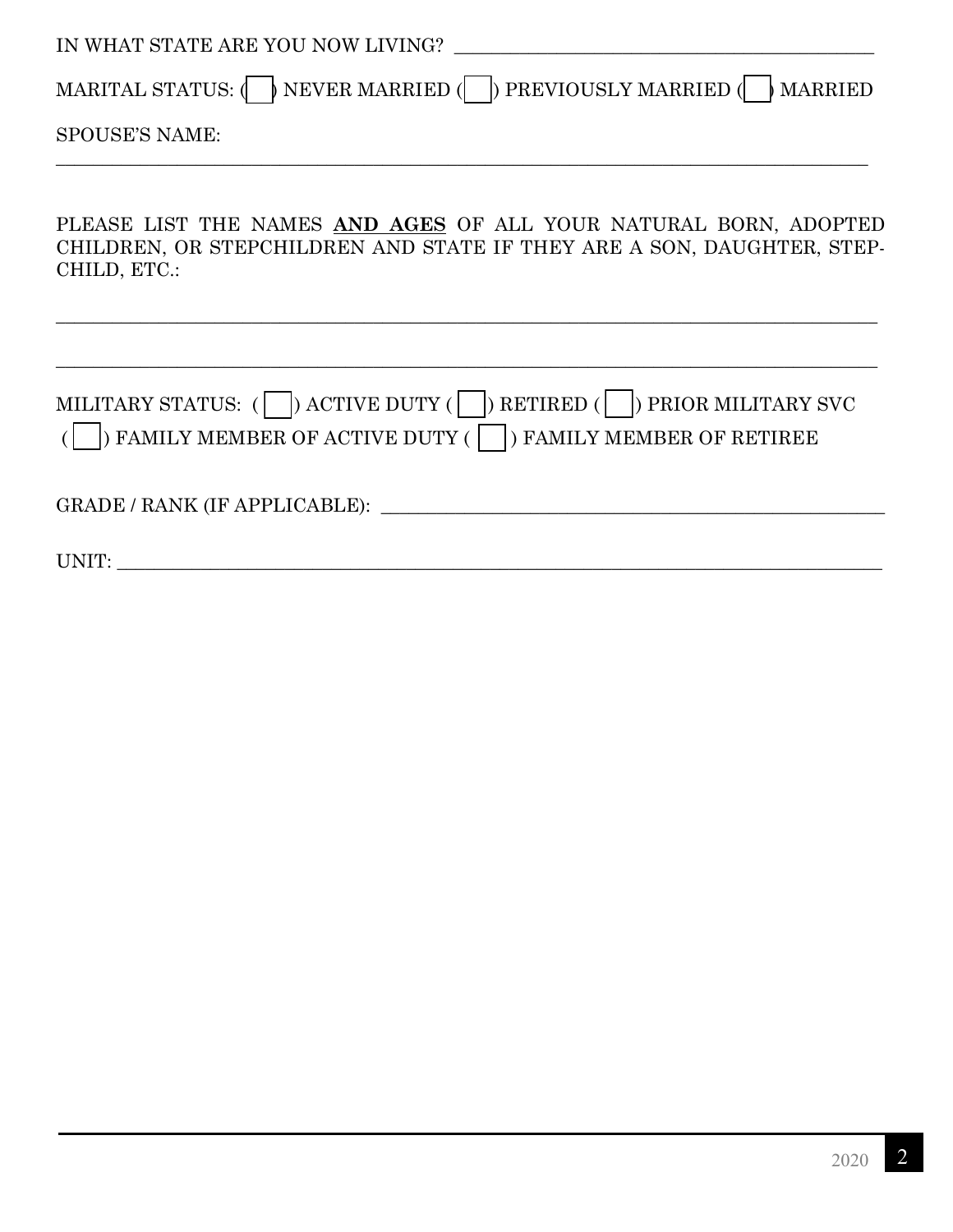#### **PART B: DISTRIBUTING YOUR BELONGINGS**

**HOW DO I GIVE MY BELONGINGS AWAY?** Generally speaking, you may state in your Will that you are leaving your property to anyone you wish, although there are laws in some states which may give your spouse and/or your children a right to a portion of your property despite what you write in your Will. This includes any real property (land, houses, etc.) or personal property (cars, clothes, furniture). Most married couples leave all their property to their spouse, and if their spouse does not outlive them, then to their children.

**CAN I GIVE SPECIFIC GIFTS TO PEOPLE?** Yes, these are called Specific Bequests, and you may make them by fully describing what you want to give and the person who is to receive it. You should be careful about Specific Bequests. If you dispose of property that you describe, or if there is any doubt about the exact property that you described in your Will, you may be creating difficulties for your Personal Representative.

DO YOU OWN ANY REAL PROPERTY INDEPENDENT AND SEPARATE FROM YOUR

SPOUSE? IF YES, PLEASE PROVIDE THE LEGAL DESCRIPTION (OR BRING A COPY OF

THE DEED)

1. HOW DO YOU WANT TO LEAVE YOUR REAL PROPERTY WHEN YOU DIE?

\_\_\_\_\_\_\_\_\_\_\_\_\_\_\_\_\_\_\_\_\_\_\_\_\_\_\_\_\_\_\_\_\_\_\_\_\_\_\_\_\_\_\_\_\_\_\_\_\_\_\_\_\_\_\_\_\_\_\_\_\_\_\_\_\_\_\_\_\_\_\_\_\_\_\_\_\_\_\_\_\_\_\_\_\_\_\_\_

\_\_\_\_\_\_\_\_\_\_\_\_\_\_\_\_\_\_\_\_\_\_\_\_\_\_\_\_\_\_\_\_\_\_\_\_\_\_\_\_\_\_\_\_\_\_\_\_\_\_\_\_\_\_\_\_\_\_\_\_\_\_\_\_\_\_\_\_\_\_\_\_\_\_\_\_\_\_\_\_\_\_\_\_\_\_\_\_

( ) ALL TO SPOUSE

( ) OTHER: (FULL NAME(S) AND RELATIONSHIP TO YOU)

2. IF THE PERSON(S) NAMED IN #1 DOES NOT OUTLIVE YOU, THEN WHO DO YOU WANT TO HAVE YOUR PROPERTY?

\_\_\_\_\_\_\_\_\_\_\_\_\_\_\_\_\_\_\_\_\_\_\_\_\_\_\_\_\_\_\_\_\_\_\_\_\_\_\_\_\_\_\_\_\_\_\_\_\_\_\_\_\_\_\_\_\_\_\_\_\_\_\_\_\_\_\_\_\_\_\_\_\_\_\_\_\_\_\_\_\_\_\_\_\_\_\_\_

( ) CHILDREN

- ( ) OTHER: (FULL NAME(S) AND RELATIONSHIP TO YOU)
- 3. IF THE PERSON(S) NAMED IN #2 DOES NOT OUTLIVE YOU, THEN WHO DO YOU WANT TO HAVE YOUR PROPERTY?

\_\_\_\_\_\_\_\_\_\_\_\_\_\_\_\_\_\_\_\_\_\_\_\_\_\_\_\_\_\_\_\_\_\_\_\_\_\_\_\_\_\_\_\_\_\_\_\_\_\_\_\_\_\_\_\_\_\_\_\_\_\_\_\_\_\_\_\_\_\_\_\_\_\_\_\_\_\_\_\_\_\_\_\_\_\_\_\_

( ) GRANDCHILDREN

( ) OTHER: (FULL NAME(S) AND RELATIONSHIP TO YOU)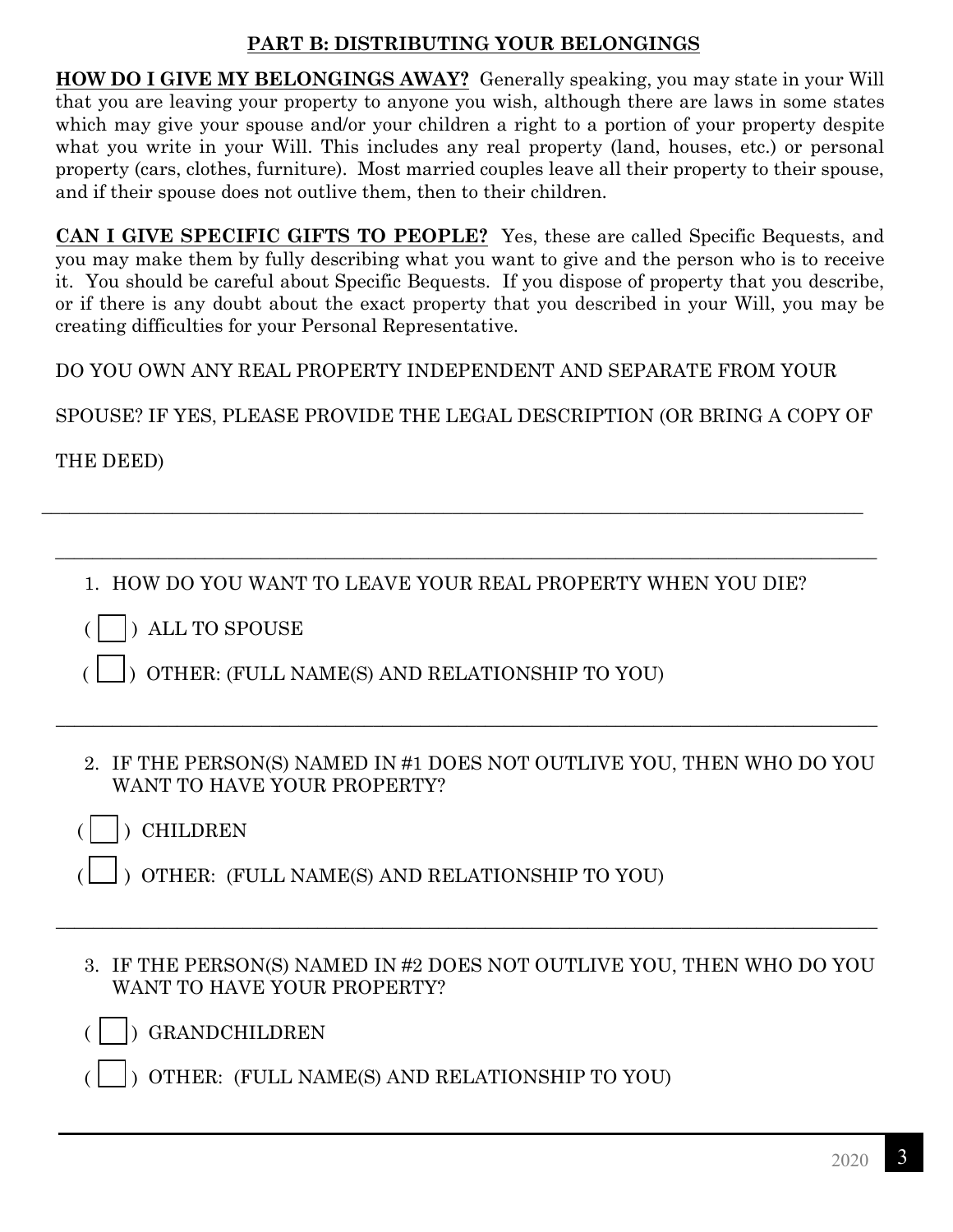|  | 1. HOW DO YOU WANT TO LEAVE YOUR PERSONAL PROPERTY WHEN YOU DIE? |  |
|--|------------------------------------------------------------------|--|
|  |                                                                  |  |

\_\_\_\_\_\_\_\_\_\_\_\_\_\_\_\_\_\_\_\_\_\_\_\_\_\_\_\_\_\_\_\_\_\_\_\_\_\_\_\_\_\_\_\_\_\_\_\_\_\_\_\_\_\_\_\_\_\_\_\_\_\_\_\_\_\_\_\_\_\_\_\_\_\_\_\_\_\_\_\_\_\_\_\_\_\_\_\_

|  | ) ALL TO SPOUSE |
|--|-----------------|
|  |                 |

( ) OTHER: (FULL NAME(S) AND RELATIONSHIP TO YOU)

2. IF THE PERSON(S) NAMED IN #1 DOES NOT OUTLIVE YOU, THEN WHO DO YOU WANT TO HAVE YOUR PROPERTY?

\_\_\_\_\_\_\_\_\_\_\_\_\_\_\_\_\_\_\_\_\_\_\_\_\_\_\_\_\_\_\_\_\_\_\_\_\_\_\_\_\_\_\_\_\_\_\_\_\_\_\_\_\_\_\_\_\_\_\_\_\_\_\_\_\_\_\_\_\_\_\_\_\_\_\_\_\_\_\_\_\_\_\_\_\_\_\_\_

- ( ) CHILDREN
- ( ) OTHER: (FULL NAME(S) AND RELATIONSHIP TO YOU)
- 3. IF THE PERSON(S) NAMED IN #2 DOES NOT OUTLIVE YOU, THEN WHO DO YOU WANT TO HAVE YOUR PROPERTY?

\_\_\_\_\_\_\_\_\_\_\_\_\_\_\_\_\_\_\_\_\_\_\_\_\_\_\_\_\_\_\_\_\_\_\_\_\_\_\_\_\_\_\_\_\_\_\_\_\_\_\_\_\_\_\_\_\_\_\_\_\_\_\_\_\_\_\_\_\_\_\_\_\_\_\_\_\_\_\_\_\_\_\_\_\_\_\_\_

- ( ) GRANDCHILDREN
- ( ) OTHER: (FULL NAME(S) AND RELATIONSHIP TO YOU)

\_\_\_\_\_\_\_\_\_\_\_\_\_\_\_\_\_\_\_\_\_\_\_\_\_\_\_\_\_\_\_\_\_\_\_\_\_\_\_\_\_\_\_\_\_\_\_\_\_\_\_\_\_\_\_\_\_\_\_\_\_\_\_\_\_\_\_\_\_\_\_\_\_\_\_\_\_\_\_

#### DO YOU WANT TO PLACE SPECIFIC BEQUESTS IN YOUR WILL (PERSONAL OR REAL PROPERTY)?

\_\_\_\_\_\_\_\_\_\_\_\_\_\_\_\_\_\_\_\_\_\_\_\_\_\_\_\_\_\_\_\_\_\_\_\_\_\_\_\_\_\_\_\_\_\_\_\_\_\_\_\_\_\_\_\_\_\_\_\_\_\_\_\_\_\_\_\_\_\_\_\_\_\_\_\_\_\_\_\_\_\_\_\_\_\_\_\_

\_\_\_\_\_\_\_\_\_\_\_\_\_\_\_\_\_\_\_\_\_\_\_\_\_\_\_\_\_\_\_\_\_\_\_\_\_\_\_\_\_\_\_\_\_\_\_\_\_\_\_\_\_\_\_\_\_\_\_\_\_\_\_\_\_\_\_\_\_\_\_\_\_\_\_\_\_\_\_\_\_\_\_\_\_\_\_\_

DO YOU WISH TO DISINHERIT ANYONE? (FULL NAME(S) AND RELATIONSHIP TO YOU)

#### **PART C: PERSONAL REPRESENTATIVE**

**WHAT IS A PERSONAL REPRESENTATIVE/EXECUTOR**? A Personal Representative is a person that you name in your Will who will distribute your belongings in accordance with what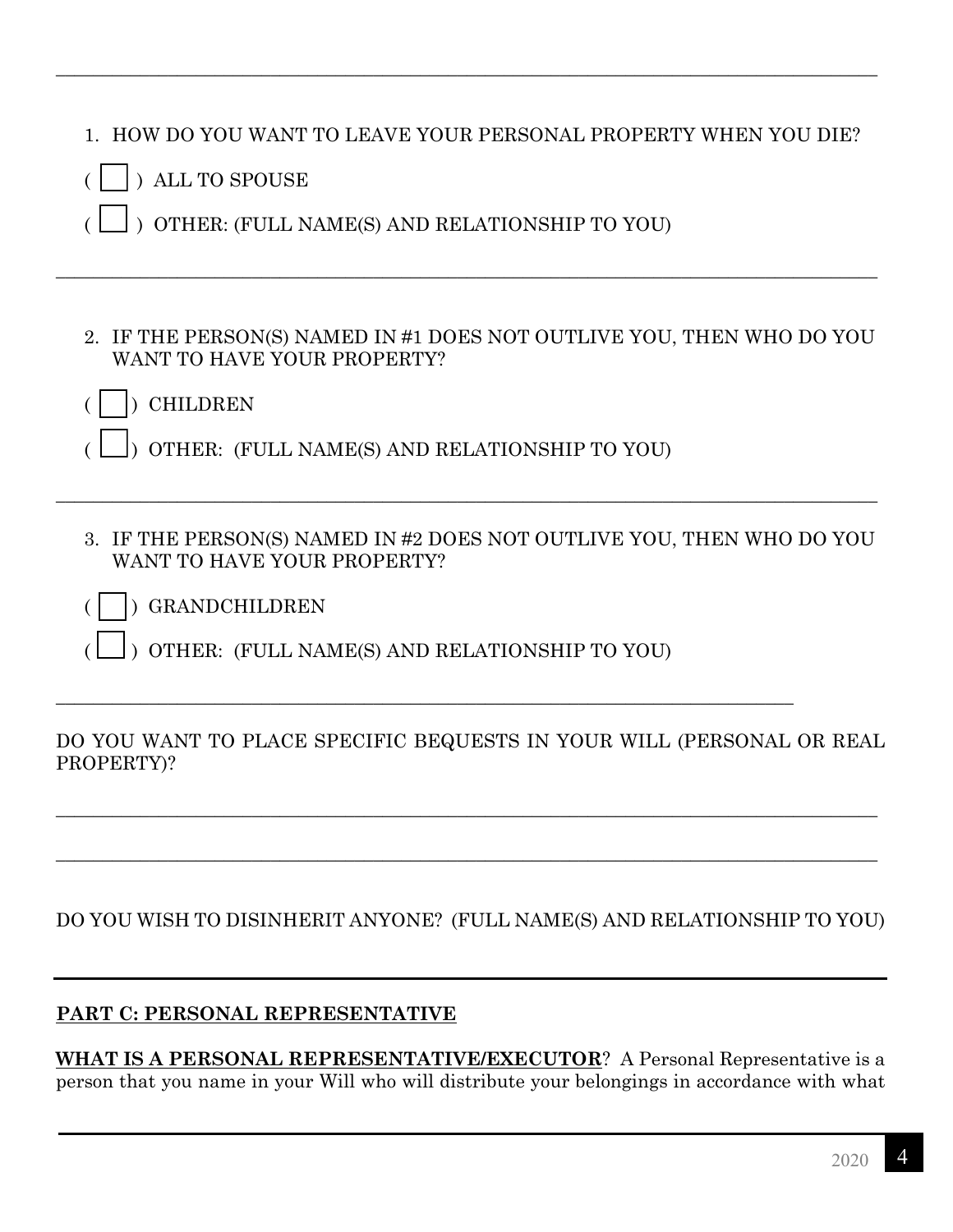you say in your Will. Their job is to "settle" your estate. This includes paying any taxes or debts which you still owe when you die.

**WHO SHOULD I PICK AS MY PERSONAL REPRESENTATIVE**? Make sure that you pick someone who has good business judgment. It should be someone who you trust to make good decisions about your estate and who will not be overwhelmed by the process. Some people name their spouse as Personal Representative. Others name relatives or close friends.

WHO IS THE PERSON YOU WISH TO MAKE AS PERSONAL REPRESENTATIVE OF YOUR WILL:

 $($   $)$  SPOUSE

( ) OTHER (PRINT NAME AND RELATIONSHIP TO YOU):

IF YOU WISH TO NAME AN ALTERNATE PERSONAL REPRESENTATIVE, PLEASE PRINT THE NAME, AND RELATIONSHIP TO YOU:

\_\_\_\_\_\_\_\_\_\_\_\_\_\_\_\_\_\_\_\_\_\_\_\_\_\_\_\_\_\_\_\_\_\_\_\_\_\_\_\_\_\_\_\_\_\_\_\_\_\_\_\_\_\_\_\_\_\_\_\_\_\_\_\_\_\_\_\_\_\_\_\_\_\_\_\_\_\_\_\_\_\_\_\_\_\_\_\_

\_\_\_\_\_\_\_\_\_\_\_\_\_\_\_\_\_\_\_\_\_\_\_\_\_\_\_\_\_\_\_\_\_\_\_\_\_\_\_\_\_\_\_\_\_\_\_\_\_\_\_\_\_\_\_\_\_\_\_\_\_\_\_\_\_\_\_\_\_\_\_\_\_\_\_\_\_\_\_\_\_\_\_\_\_\_\_\_

### **PART D: CARING FOR YOUR CHILDREN AFTER YOU ARE GONE**

#### **(IF YOU HAVE MINOR CHILDREN, COMPLETE PART D. IF NOT, CONTINUE TO PART E)**

**WHAT IS A GUARDIAN**? A legal guardian is the person who will act as a parent for any of your children who are minors at the time of your death. Normally, if you are survived by your spouse, he or she becomes the children's guardian if he or she is the biological or adoptive parent of the children. However, it is recommended that you name a guardian and an alternate guardian in the event that both you and your spouse die. If you or your spouse have children not born of your current marriage, you should discuss the situation in detail with an attorney to determine the most appropriate way to provide for the children.

PLEASE PRINT THE NAME AND RELATIONSHIP TO YOU OF YOUR FIRST CHOICE TO BE LEGAL GUARDIAN:

IF YOU WISH TO NAME AN ALTERNATE GUARDIAN, PLEASE PRINT THE NAME AND RELATIONSHIP TO YOU:

\_\_\_\_\_\_\_\_\_\_\_\_\_\_\_\_\_\_\_\_\_\_\_\_\_\_\_\_\_\_\_\_\_\_\_\_\_\_\_\_\_\_\_\_\_\_\_\_\_\_\_\_\_\_\_\_\_\_\_\_\_\_\_\_\_\_\_\_\_\_\_\_\_\_\_\_\_\_\_\_\_\_\_\_\_\_\_\_

\_\_\_\_\_\_\_\_\_\_\_\_\_\_\_\_\_\_\_\_\_\_\_\_\_\_\_\_\_\_\_\_\_\_\_\_\_\_\_\_\_\_\_\_\_\_\_\_\_\_\_\_\_\_\_\_\_\_\_\_\_\_\_\_\_\_\_\_\_\_\_\_\_\_\_\_\_\_\_\_\_\_\_\_\_\_\_\_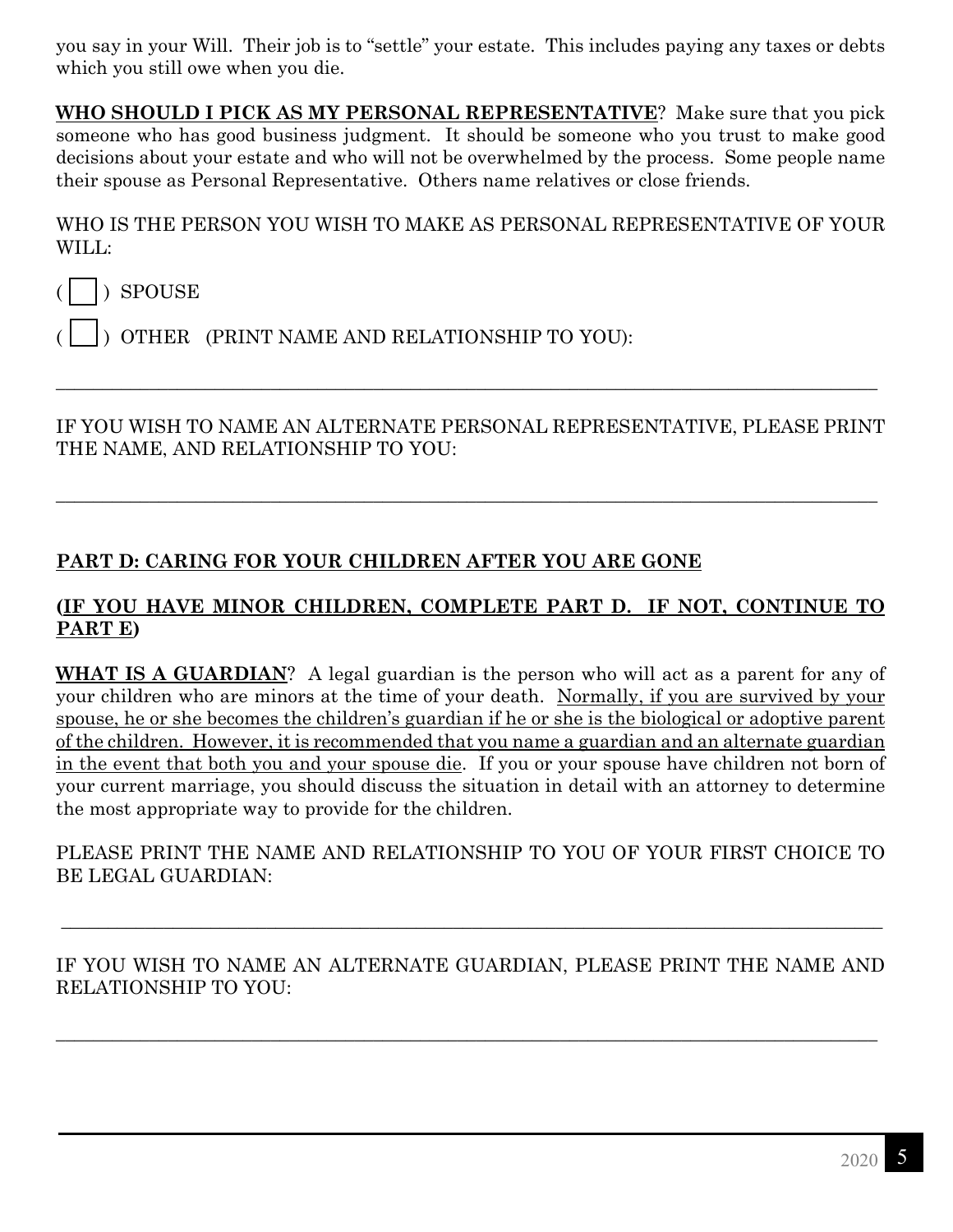**WHAT IS A TRUSTEE**? A Trustee is the person who manages the property which you pass to your children upon your death. Often, the Trustee and alternate Trustee (if you wish to name an alternate) are the same individual(s) that you appointed as the Guardian and alternate Guardian, but can be someone different if you choose.

PLEASE PRINT THE NAME AND RELATIONSHIP TO YOU OF YOUR FIRST CHOICE TO BE TRUSTEE(S):

IF YOU WISH TO NAME AN ALTERNATE TRUSTEE, PLEASE PRINT THE NAME AND RELATIONSHIP TO YOU:

\_\_\_\_\_\_\_\_\_\_\_\_\_\_\_\_\_\_\_\_\_\_\_\_\_\_\_\_\_\_\_\_\_\_\_\_\_\_\_\_\_\_\_\_\_\_\_\_\_\_\_\_\_\_\_\_\_\_\_\_\_\_\_\_\_\_\_\_\_\_\_\_\_\_\_\_\_\_\_\_\_\_\_\_\_\_\_\_

\_\_\_\_\_\_\_\_\_\_\_\_\_\_\_\_\_\_\_\_\_\_\_\_\_\_\_\_\_\_\_\_\_\_\_\_\_\_\_\_\_\_\_\_\_\_\_\_\_\_\_\_\_\_\_\_\_\_\_\_\_\_\_\_\_\_\_\_\_\_\_\_\_\_\_\_\_\_\_\_\_\_\_\_\_\_\_\_

**CHOOSING AN AGE OF FINAL DISTRIBUTION**: At a certain age, your children /beneficiaries will be entitled to manage their inheritance on their own. You can determine at what age you consider the child/beneficiary to be ready for such a responsibility. Frequently chosen ages include eighteen (18), twenty-one (21) and twenty-two (22) years of age (note: age twenty-two is computed based upon a rough determination of age eighteen plus four years of college).

WHAT AGE OF MAJORITY WOULD YOU LIKE TO SET FOR YOUR CHILD/BENEFICIARY'S TRUST TO VEST, OR END? \_\_\_\_\_\_\_\_\_\_\_\_\_\_\_\_\_\_\_\_\_\_\_\_\_\_\_\_\_\_\_\_\_\_\_\_\_\_\_\_\_\_\_\_\_\_\_\_\_\_\_\_\_\_\_\_\_\_\_\_\_\_

#### **PART E: OTHER DOCUMENTS TO CONSIDER**

**LIVING WILL**: A Living Will is a document which expresses your desire that extraordinary measures not be taken to save your life. It is a document used only when a person is determined to be in a state from which they are unlikely to recover, such as a vegetative state. If you desire a Living Will, please complete Sections A through D.

A. IN WHICH STATE WOULD YOU LIKE YOUR LIVING WILL TO TAKE EFFECT?